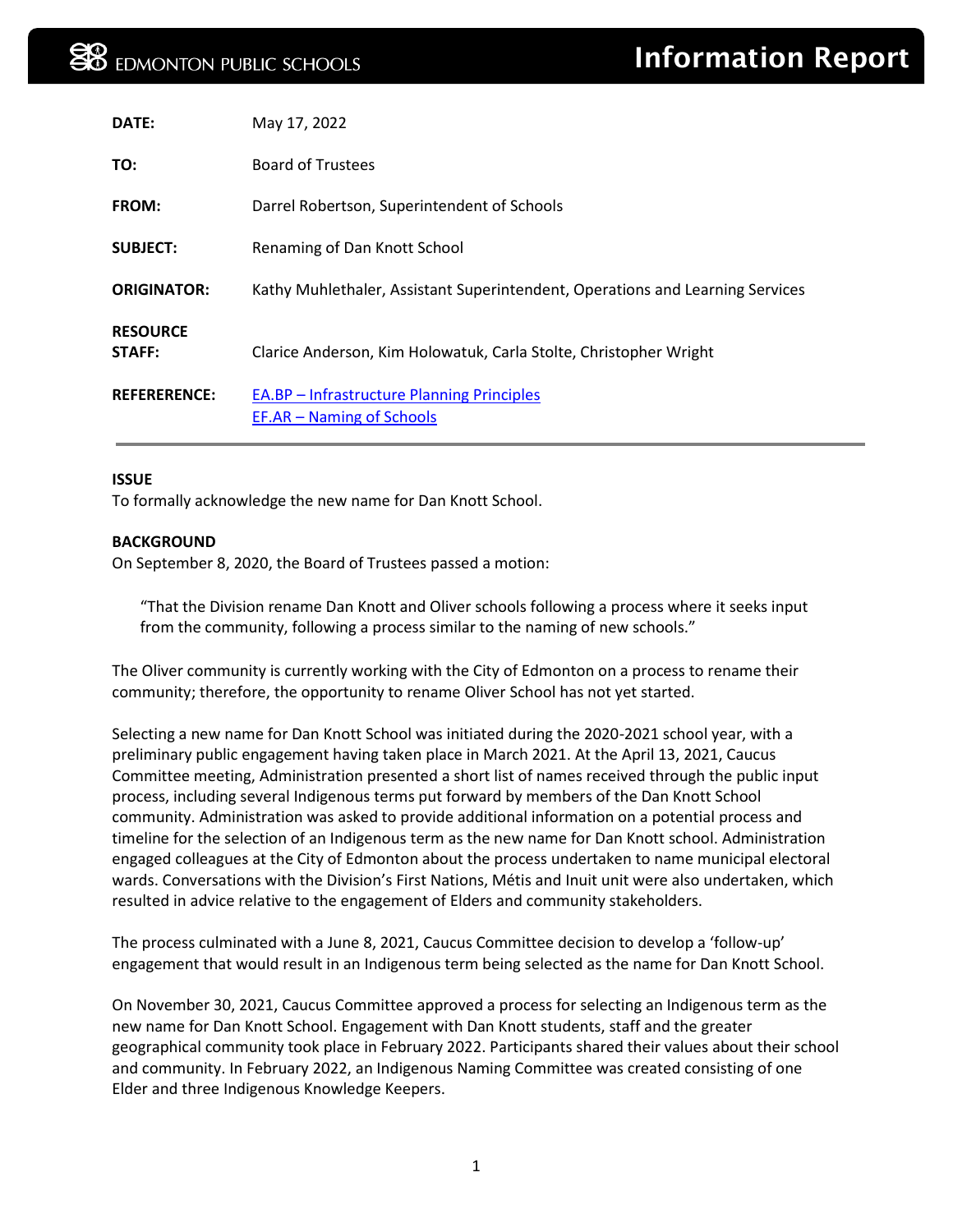The process of the Indigenous naming included reviewing the information received from the school and community, uncovering the history of the land and its peoples (Attachment I), ceremony, and a visit to the school. The process and findings of the Indigenous Committee are described in Attachment II.

The committee completed their process in April 2022 and at a Caucus Committee meeting on April 19, 2022, the Board of Trustees approved the following:

#### **That Dan Knott School be renamed kisêwâtisiwin – pronounced ki se wât si win.**

#### **CURRENT SITUATION**

On May 10, 2022, a private "gifting" ceremony was held and the name **kisêwâtisiwin** was given to our Division, by the Indigenous Naming Committee, for use as the new name for Dan Knott School.

At the May 17, 2022, Board Meeting, the Board Chair will announce the new name.

#### **KEY POINTS**

- The process for selecting an Indigenous term as the name for Dan Knott School was developed in consultation with staff from the Division First Nations, Metis and Inuit unit.
- Within Indigenous culture, naming is a very important and meaningful process. Names can have a strong connection to land and it is often the importance, value and meaning that comes from the land that influences the selection of the name. The process included learning about the history of the land on which Dan Knott School is situated and bringing the school community together to share their values about their school and community.
- A small committee of Indigenous leaders was brought together and empowered to create their own process to come up with a meaningful, appropriate term to replace the name of Dan Knott School. The name approved by the Caucus Committee on April 19, 2022, is **kisêwâtisiwin** (pronounced ki se wât si win), meaning kindness, or the act of being kind. The process and information related to this term is outlined in Attachment II. A "gifting" ceremony, whereby the committee gave the new name to the Board of Trustees, took place on May 10, 2022.
- With support from Communications and Integrated Infrastructure Services, work to rebrand the school will begin immediately.

#### **ATTACHMENTS and APPENDICES**

ATTACHMENT I Land History ATTACHMENT II Indigenous Committee Report

KH:kk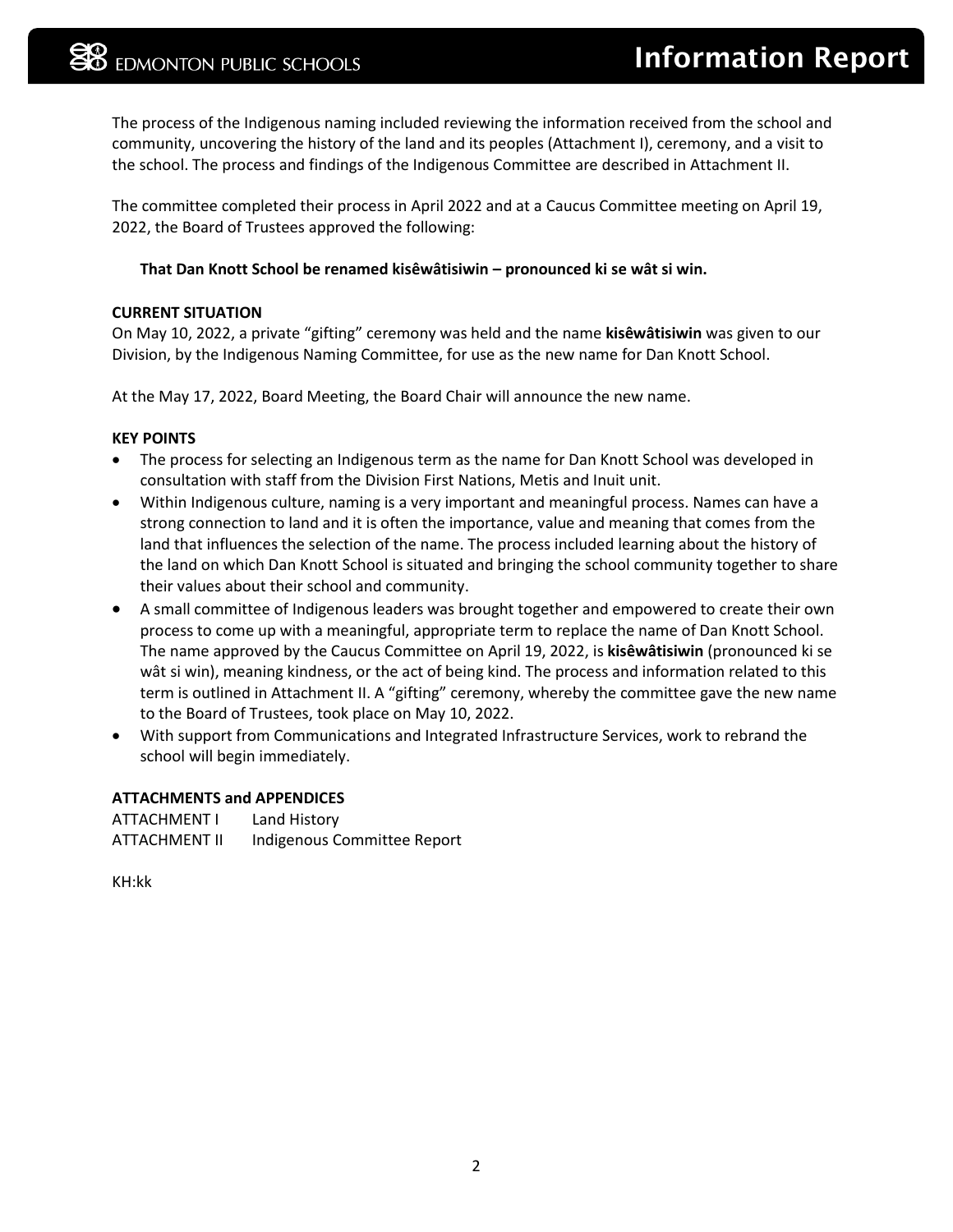# **Dan Knott School: History**

*March 2022*

# **SUMMARY**

This report provides a brief summary of some of the information that was used by the Indigenous committee to better understand the context and history of the land on which Dan Knott School is situated. There are two sections: first, the history of the Papaschase Cree and how settlers impacted their nation including the forced surrender of their land, and second, the rich history and diversity of the area from thousands of years ago to present day.

### **Papaschase Cree**

### **1850 - 1876**

Around the year 1850, Chief Papaschase ('Pileated Woodpecker') and his Cree band traveled and hunted for bison around their homelands including Lesser Slave Lake, Fort Edmonton and Fort Assiniboia. As was the case for most First Nations in Alberta at the time, the main source of subsistence for the Plains Cree was bison. By the late 1870s, the bison population had been devastated which led to widespread starvation and famine for many First Nations. The Papaschase Cree was no different.

#### **1877**

In 1877, Chief Papaschase and his brother signed Treaty Six at Fort Edmonton. The signing of this document officially recognized the Papaschase band as a First Nation. Afterwards, the band became "employed" by the Hudson's Bay Company (HBC). Since the bison could no longer be relied upon as a form of subsistence, the Papaschase band had no real alternatives in order to survive and employment by the HBC was the only option for a stable economic alternative. As part of Treaty 6, the Papaschase Nation were given their own land on which to live and hunt. They settled just outside Fort Edmonton in and around the present-day community of Rossdale.

#### **1880 - 1884**

The process to create the Papaschase Reserve (No. 136) began in 1880 and took four years to complete. The Papaschase Band wanted their reserve to be near Fort Edmonton (where they were currently living), but that was prime real estate for the settlers. These settlers wrote a letter to the government, demanding that the Papaschase move their current settlement away from the fort.

A new location for the Papaschase reserve was finally chosen to be four miles south of Fort Edmonton. In order to determine the size of the reserve, it was government policy at the time to set the reserve boundaries in proportion to the number of people in the band. The surveyor at that time claimed there were fewer Papaschase members than there actually were. When Chief Papaschase realized they were not getting the land they were promised, he confronted Inspector Wadsworth from the Department of Indian Affairs. The dispute angered Inspector Wadsworth who then essentially removed 84 Papaschase members - almost a third of the total number - to a new 'list'. With fewer people assigned to the Papaschase Nation, the reserve land was shrunk to only 40 square miles. The Papaschase Cree moved to the new reserve on the south side of the river, the area on which Dan Knott School is currently situated. Despite moving the reserve far to the south, the settlers soon realized that if Edmonton were to expand, the reserve would have to be removed.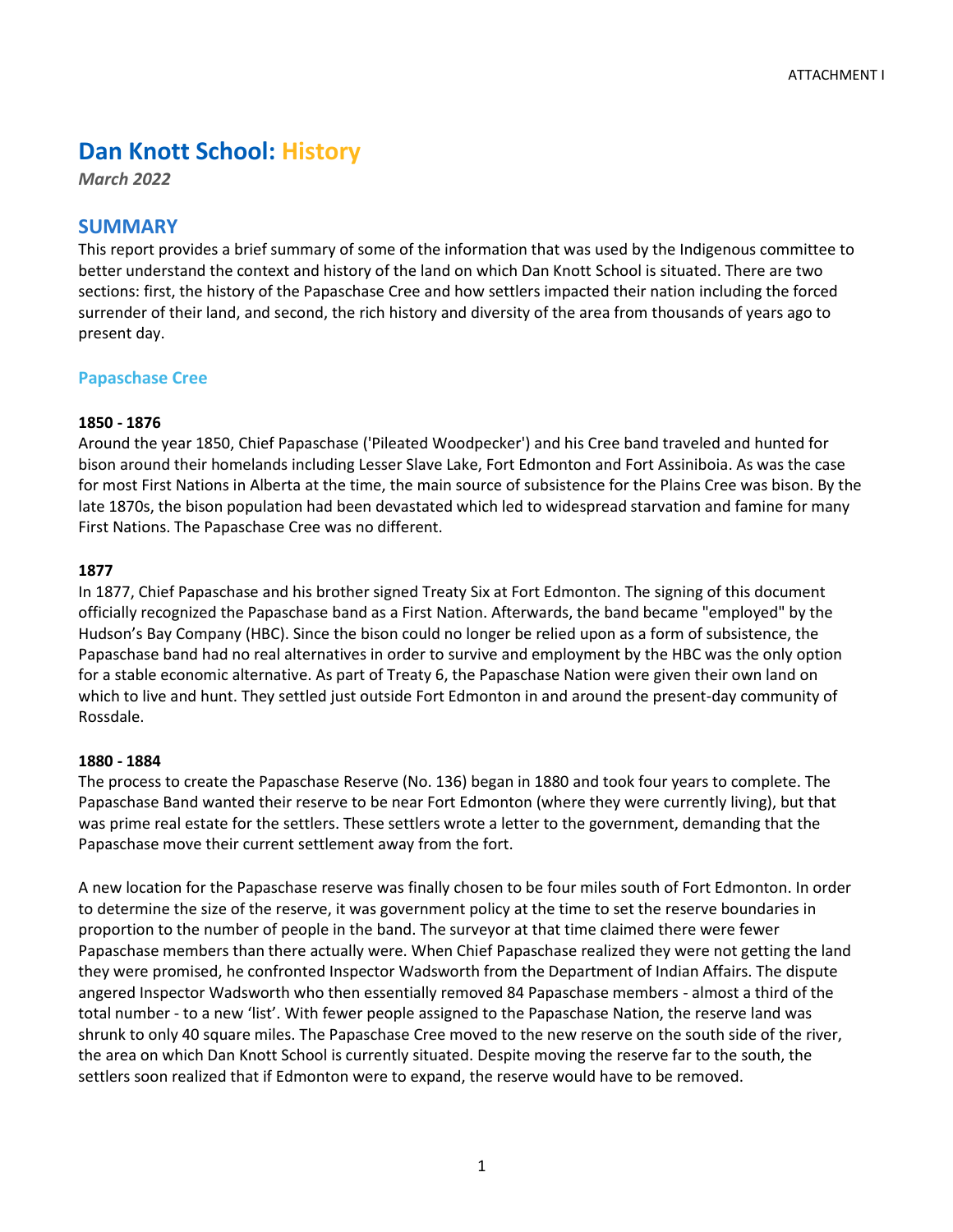#### **1887 - 1888**

Just three years later in 1887, Wadsworth (the inspector from the Department of Indian Affairs) wrote a letter to the Indian Commissioner in Regina, who then wrote a letter to the Minister of Justice. In the letter, he explained that the Papaschase wished to withdraw from Treaty Six and surrender their reserve, which according to Cree oral history is not accurate. He also told the commissioner that the band had fewer members than when originally surveyed, and he believed the Papaschase band would be too wealthy in land in relation to their number and, therefore, the reserve must be reduced or removed. However, the Minister of Justice disagreed on all fronts and said that would be against the law.

So, the settlers tried a different tactic to get the land back. The remaining Papaschase were asked to 'surrender the land' so that it could be sold 'for their benefit'. They also tried to persuade the remaining members of Papaschase to leave the reserve and join Enoch. Those who did not agree to surrender their land and did not leave to join Enoch - including Chief Papaschase - were forcibly evicted. The document that was allegedly signed by members of the Papaschase Band was not written in a language they could understand, and the fact they were relinquishing their rights to live on the land was not made clear to them through the translator.

On November 19, 1888, a surrender for Indian Reserve 136 was obtained and signed by three adult male former members of the Papaschase Band who were living on the Enoch Reserve. Then and to this day, the descendants of the Papaschase Band plead that this surrender is invalid because it did not follow the specific procedures for the surrender of Indian reserves as outlined by the Indian Act of 1876. Over the next few years, the Papaschase Reserve lands were sold to third parties. Despite being sold on 'behalf of the Papaschase band', they have never received any principal money or interest from this sale.

After the forced surrender, many members joined the Enoch Band or left for the Lac La Biche area. Even more descendants left the area entirely and scattered across the country. Today, Papaschase descendants have been found from the West Coast of B.C. to as far as Ottawa.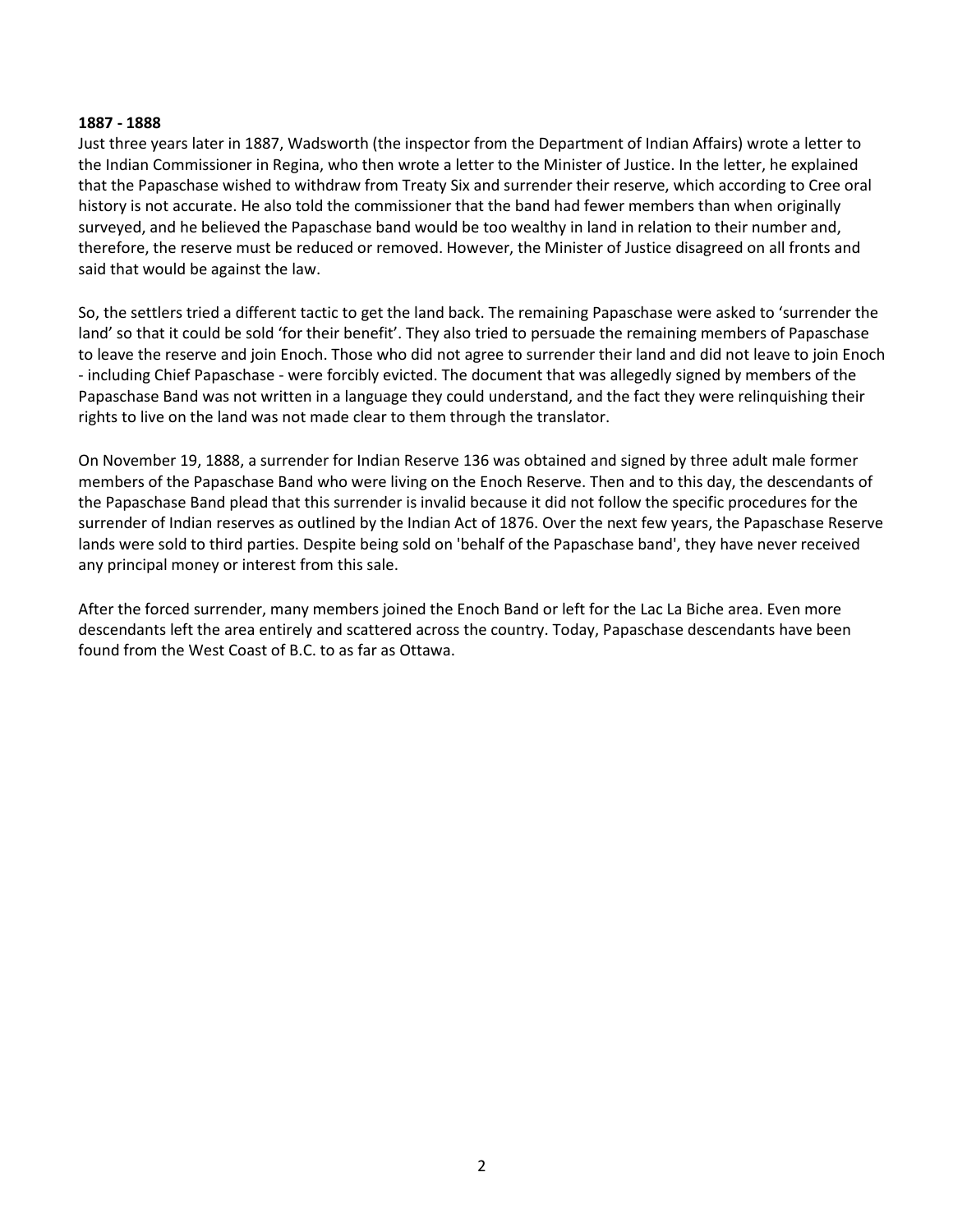# **Land History**

There is a rich Indigenous history in the area that was once the Papaschase reserve and where Dan Knott School is located (1). Located between the North Saskatchewan River (2) to the north, Stoney Creek/Mill Creek (3) to the east and the Whitemud River (4) to the west, prior to white settlement this area was home to many lakes, rivers, animals as well as a central location for a variety of Indigenous nations.

# *The Prosser Site*

The Prosser archeological site (5) was a significant area for Indigenous history in Edmonton. As the largest archeological site in Edmonton, over 1000 "pre-historic" artifacts were found in this location dating to 5000 B.C.-7000 B.C. Further archeological evidence points to an enduring history of Indigenous peoples living and thriving in this area can be found at Huntington Hills (6), Mount Pleasant (7), Fox Drive, and Belgravia Road.



\_\_\_\_\_\_\_\_\_\_\_\_\_\_\_\_\_\_\_\_\_\_\_\_\_\_\_\_\_ <sup>1</sup> *Monto, Tom. (2008). Old Strathcona before the great depression. Edmonton: Crang Publishing*

# *"Wolf's Track"*

This area was part of the longest and oldest Indigenous trading road extending from the Arctic to South America. This Indigenous trail was named the "Wolf's Track" by John McDougall. Calgary Trail was built over this trading route; however, over time it has been straightened out for the double lane.

#### *Whitemud Creek*

The Whitemud Creek (4) area was traditionally used by Indigenous nations as a lookout point for hunting and watching for incoming visitors. They used the white mud found in the area to purify skin ailments and to dye natural materials and paint. Whitemud Creek was named by Dr. James Hector, probably because the mud that was found there was used by settlers to whitewash buildings.<sup>2</sup>

# *An abundance of wildlife, medicine and good waters*

Edmonton used to be a large watershed and this area houses three of the remaining watershed areas: Whitemud Creek, Mill Creek, Fulton Creek. Mill Creek, named after a flour mill that was established by William Bird, was known as Stoney Creek (*ka-as-sin-is-kak*) prior to its renaming in 1878. It was believed to be named Stoney Creek because the creek contained important stones for ceremony and cooking. This area, as well as others throughout Mill Woods and Strathcona, were known for large gatherings and ceremonies. The last Sundance in the Strathcona area was 1893.

Numerous lakes in the area of what was the Papaschase reserve have been drained and filled, such as Lendrum Lake (8) and Lake McKernan (9).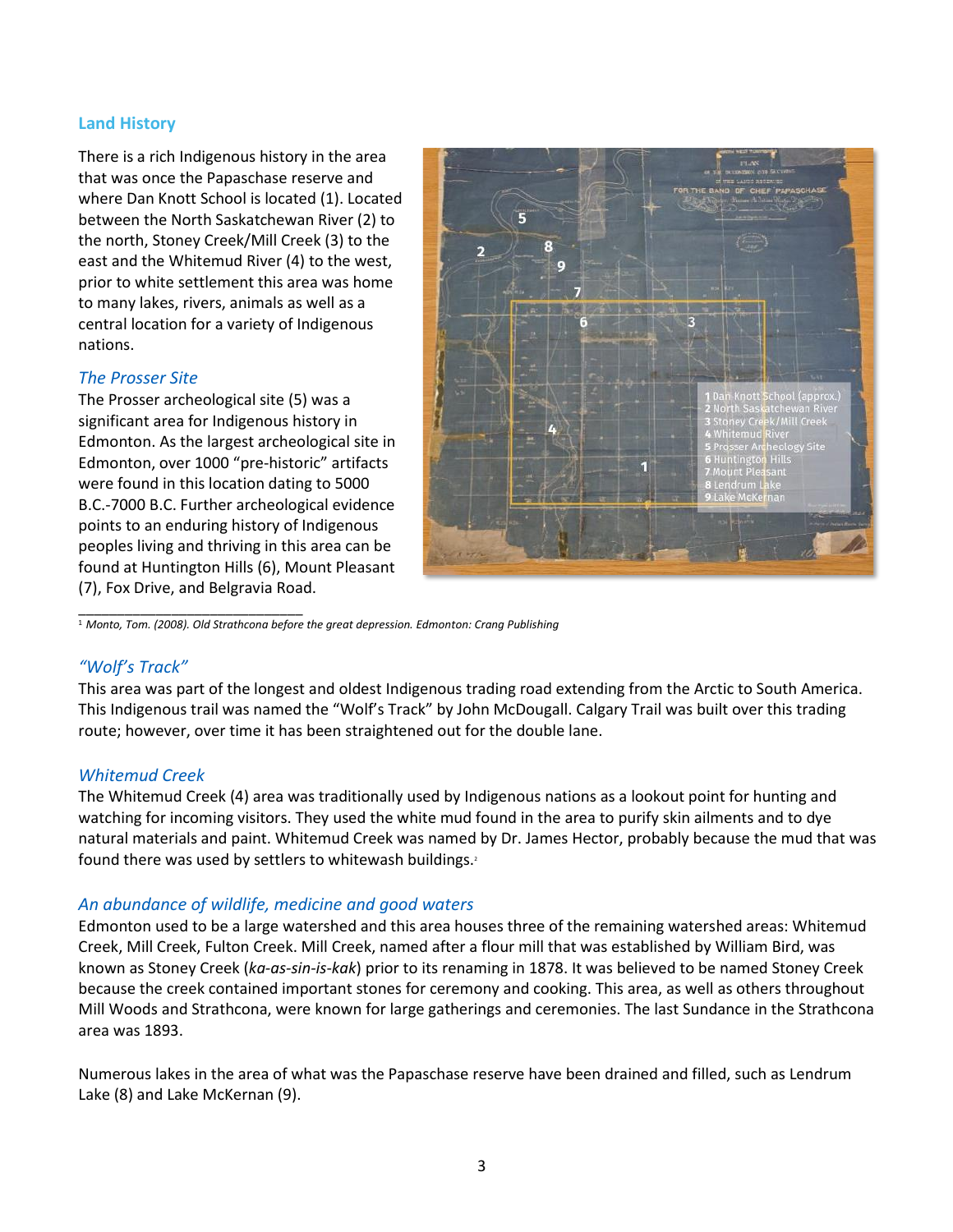Mill Woods is connected to the Beaver Hills ecosystem. This area is unique in that it has an abundance of wildlife each season, including winter, which made it ideal for a winter camp. Seasonal wildlife includes<sup>3</sup>:

- **Grouse**
- Ducks
- **Grebes**
- **Gophers**
- **Squirrel**

Mill Woods is home to over 300 wildflower species including<sup>3</sup>:

- Wild bergamot
- Orange-red lily
- White water crowfoot
- Crocus-anemone

This area also has an abundance of<sup>3</sup>:

- Willow
- Mushrooms
- Saskatoons
- **Raspberries**
- **Pincherries**
- 
- Chamomile

*\_\_\_\_\_\_\_\_\_\_\_\_\_\_\_\_\_\_\_\_\_\_\_\_\_\_\_\_\_\_\_\_\_\_\_\_\_\_\_\_\_*

<sup>2</sup> *Monto, Tom. (2008). Old Strathcona before the great depression. Edmonton: Crang Publishing* <sup>3</sup> *Book Committee. (1984). South Edmonton Saga. Edmonton: South Edmonton Papaschase Historical Society.*

#### *Naming Edmonton*

Many Cree names and terms can be found in Mill Woods. According to the City of Edmonton Archives, in the early 1970's as the Mill Woods community was being developed, Council approved the use of Cree terms for two of the neighbourhoods: *tipaskan* (a reserve) and *kameyosek* (the beautiful). Since then, other Cree terms have been used to name neighbourhoods and other amenities in the area including: *ekota* (special place), *meyokumin* (good water), *meyonohk* (a good spot), *tawa* (you are welcome), *tukquanow park* (peace, health, prosperity and friendship), *menisa* (berry), and *satoo* (named after Chief Satoo, a brother of Chief Papaschase). Dr. Anne Anderson was part of the naming of communities in Mill Woods.

# *Development of Mill Woods*

The development of Mill Woods began in 1971, where the price of an un-serviced 50-foot lot in Mill Woods was \$2,200, significantly less than other areas under development at the time. Approximately 1,000 people applied for the right to purchase one of the first 194 lots and the City drew names.

In the early years, there were numerous challenges with infrastructure: the sewage system, roads and the lack of mail delivery, public transit, schools, and recreation facilities. The development of Mill Woods proceeded much faster than expected and by 1976 there was only a ten-year supply of land remaining, not the 20-years anticipated, and the City began to revise its servicing standards, reducing sidewalks on both sides of the street, curbs, etc.

- 
- Wild asters
- Blue bells
- Wild rose
- Wild mint
- White spruce
- Poplar
- Mineral salts



- -
	-
	-
	-
	-
- Chipmunks **Porcupines**
- **Skunks**
- **Hare**
- 
- Coyote • Muskrat
	- Mink

• Bears

- - Deer
	- Lynx • Pelicans

**Otter** 

- Primrose
- Lady slippers
- **Butter cups**
- 
- 
- 
- 
- **Chokecherries** 
	-
- -
- 

- 
- 

- 
- **Strawberries**

- -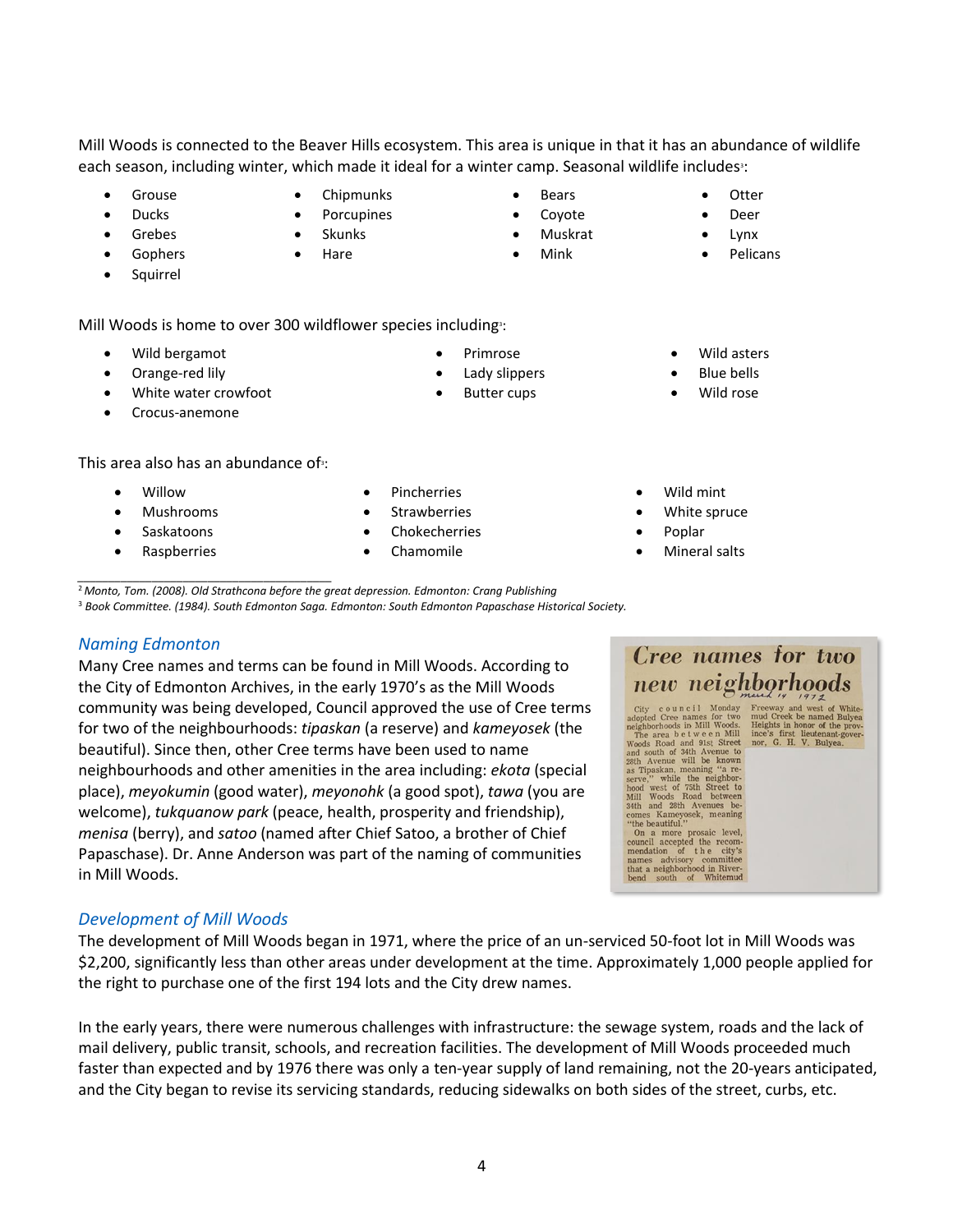Beginning in 1973, a number of housing co-ops were built in the area. By the late 1970s, the population of Mill Woods reached 30,000 residents. Families in the late 1970s were insistent on building more schools in their community as schools were beyond capacity and could not support the population. Several families had to send their children to schools outside of their neighbourhood, as there was no room for those students in their neighborhood school.

Families were drawn to the area due to the natural park area, trees and creeks and ponds. Throughout the years, the Mill Woods community have banded together several times to petition the City to save green space, including an effort to buy land from developers to keep the natural tree lots in the area.

\_\_\_\_\_\_\_\_\_\_\_\_\_\_\_\_\_\_\_\_\_\_\_\_\_\_\_

*<sup>4</sup> City of Edmonton. (2004). Naming Edmonton from Ada to Zoie. Edmonton: University of Alberta Press.*

*<sup>5</sup> https://www.millwoodshistory.org/mill-woods-development.html*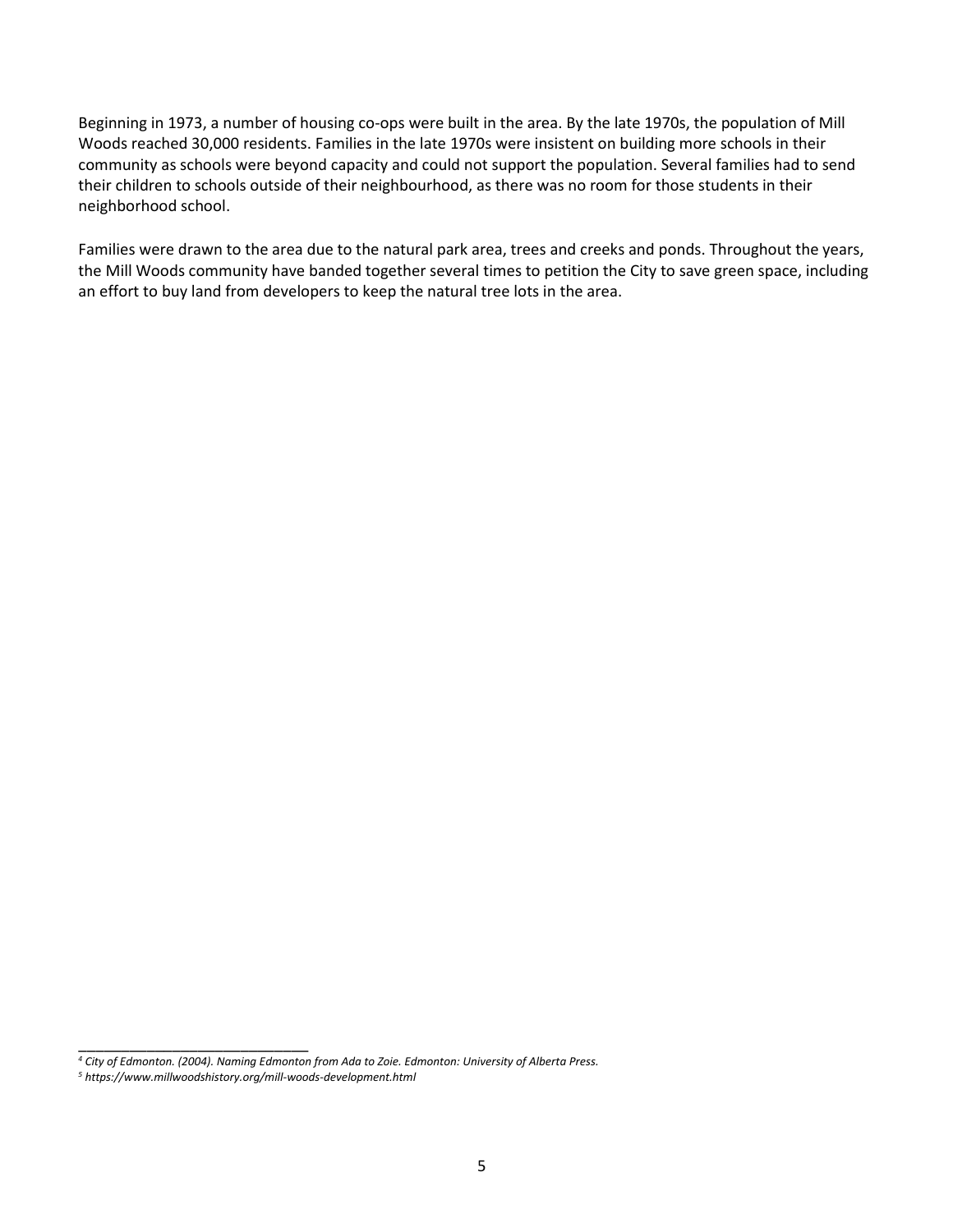# **Indigenous Committee Report**

# **What's in a Name?**

There is this story. It's about a boy named Thunderboy Junior. Thunderboy Jr., is named after his father: Thunder Boy Senior. And although he loves his father, he wants his own name. A name that doesn't put him in his father's shadow, but rather one that reflects who he is. He wants a name that celebrates what he has and hopes to accomplish. This story is very much like the story of renaming Dan Knott School.

A name is not just a name. Names have meaning; they have spirit. Names are story. It's connection. A memory. A hope. A power. Names are not just things.

### **The Naming Committee**

On February 16, 2022, the first meeting took place between EPSB representatives and members of the Indigenous Naming Committee. The meeting began with introductions; names and connections to land and people. The assignment: renaming Dan Knott School.

Much like the story of Thunderboy Jr., the school and students were living in the shadow of former Alderman and Mayor: Dan Knott. As the committee listened to how this project came to be, it was clear that students were aware of Dan Knott's association with the Ku Klux Klan. Young EPSB student Aimee, was one such student who questioned and challenged the existence of a school memorializing what he stood for. The committee commended Aimee's strength. We live in a time where we are consciously aware of the power of monuments and the stories they tell and don't tell. It was evident a new name must be chosen.

As part of the existing and longest traditions of this land, it was proposed that the next steps in the process of renaming the school, a pipe ceremony needed to take place. Aimee, the student responsible for beginning this process, was requested to be part of this process.

# **Everything is Related; There Are No Coincidences**

On March 1, 2022 EPSB representatives and the Indigenous Naming Committee joined together with Aimee and her mother in ceremony. Meeting Aimee and her mother was important to the process. Two years had passed since she wrote her letter calling for the renaming of the school. Having her part of the process demonstrates the power of youth voice and our accountability as leaders to listen.

In accordance with nêhiyaw laws and ways of being, the pipe was lifted to ask Creator for a blessing for the work to continue and be done in a way that maintains harmony between all relations. From that moment on, all the work forwards would be done in a good way. The grandmother and grandfathers would also be part of the process providing support along the way to arriving at a new name for the school.

As the pipe ceremony closed, the next steps were discussed. It was decided that as part of the next steps, the committee must visit the school to observe the environment of the school.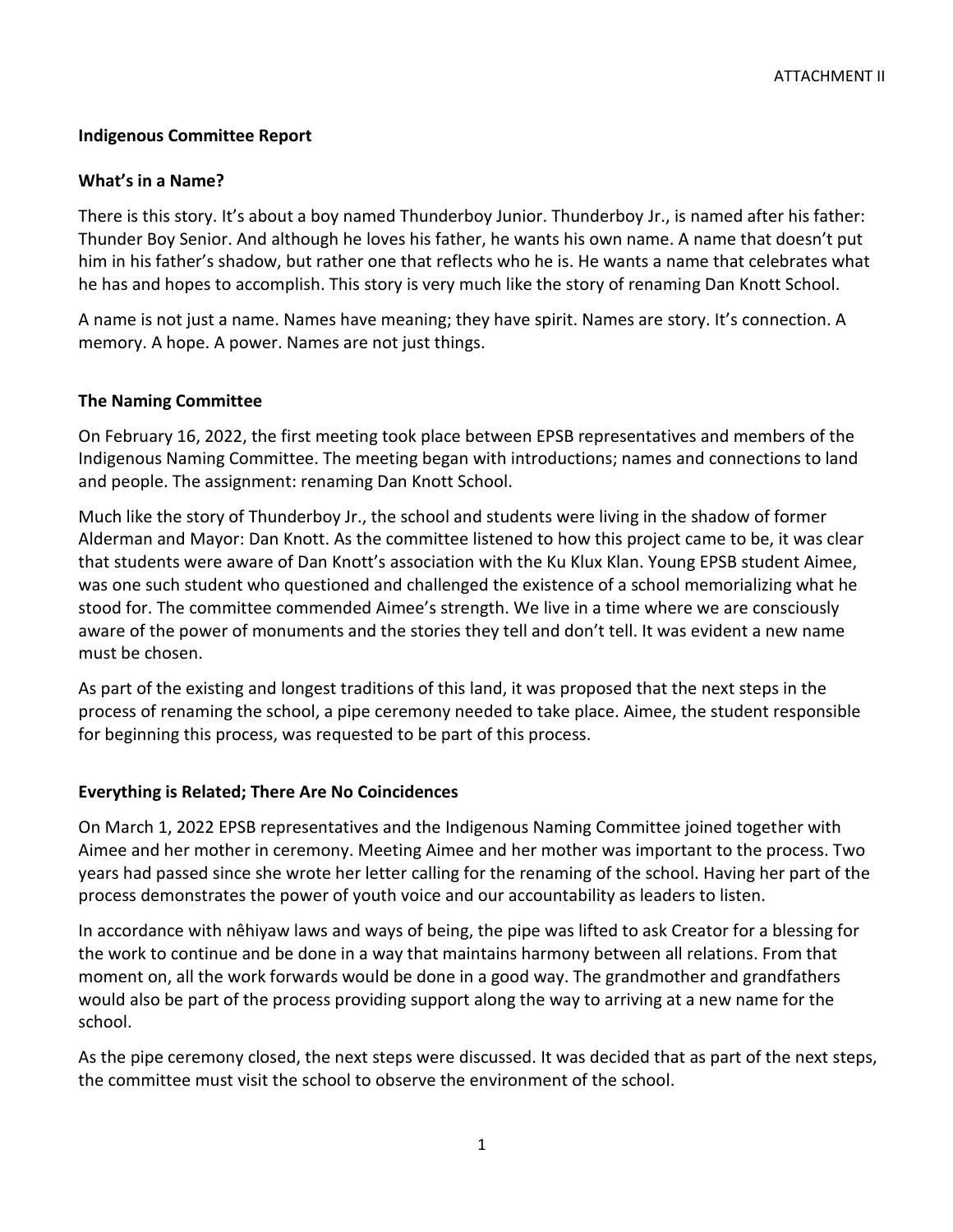On March 8, 2022 the committee and EPSB representatives visited the school. The school was filled with positive interactions between and amongst students and staff. The motto "Do Nice Be Kind" could be seen on most walls.





Messages of encouragement, togetherness, creativity, pride, and the Anishinaabe 7 grandfather teachings were evident throughout the school.

Examples of these messages included "*Some of the most beautiful things grow in the most challenging places*" and "*If you want to go fast GO ALONE. If you want to go far GO TOGETHER*."

Some Of THE **MOST**  $B_2$  ,  $B_3$ things Grow in the MOST Challenging

If you want too go fast<br>If you want to go far GD TOGETHER.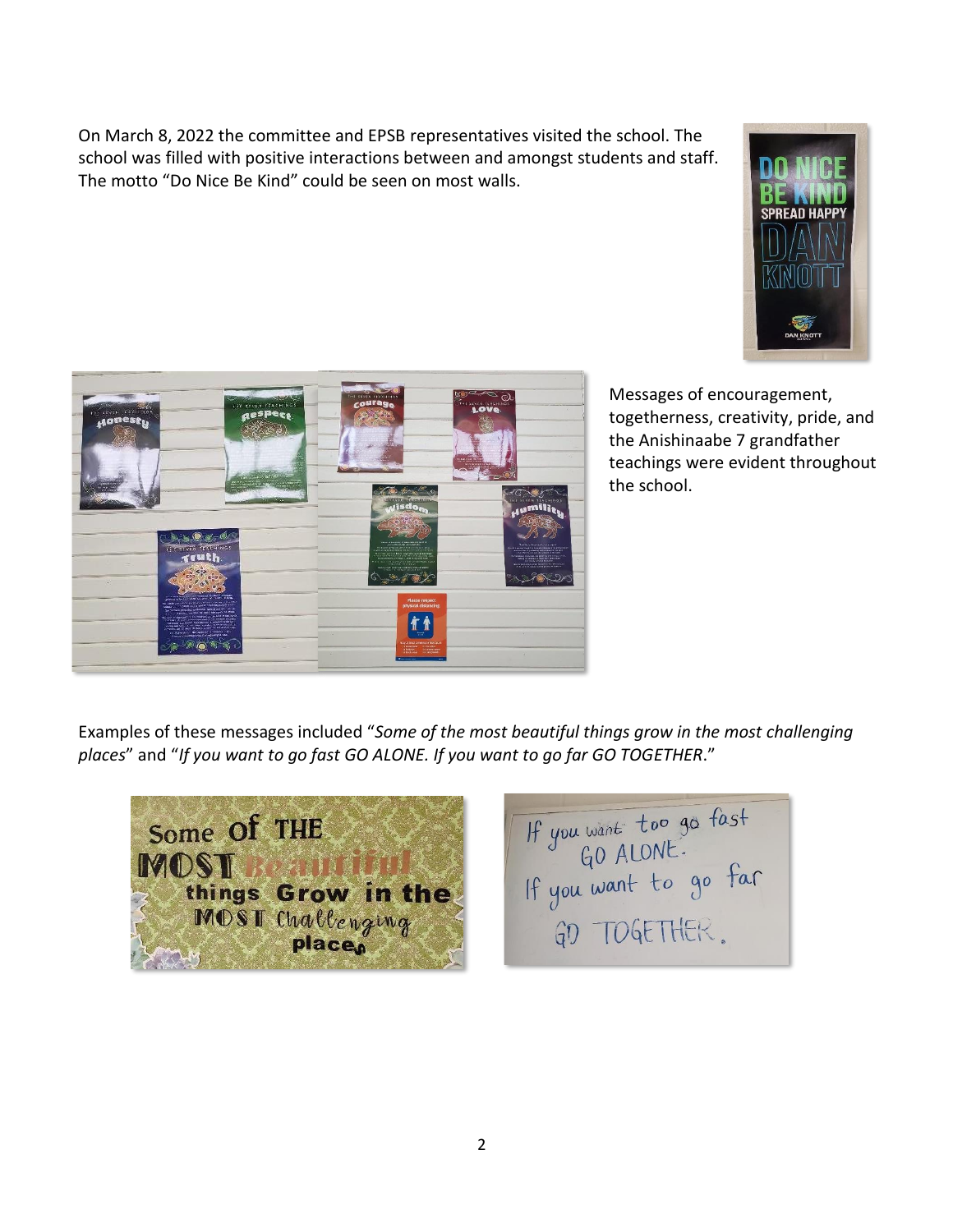After the tour of the school, members of the committee gathered together in the library to share their observations. It was clear that students demonstrated the school motto of "Do Nice Be Kind." The school population was very diverse and illustrated that students come from many cultures and backgrounds. Students were happy, kind, and thoughtful. Many students greeted us as we passed them in the hallways.



There was a sense of pride and consciousness in the artwork of the students. The school imbued a sense of community and care for one another. It was evident that the name of the school and the sense of community that staff and students built were not representative of one another.





As the committee began to discuss potential names, one name really stood out: kisewâtsiwin (the act of being kind in nêhiyawêwin). As Elder Whiskeyjack spoke to the presence of kisewâtsiwin in the school and student behaviours towards one another, another member of the committee realized they had that very word written on their t-shirt. In many Indigenous ways of being, there isn't much that can ever be chalked up to coincidence. Many of the committee members felt strongly that this character trait and act of kindness would be a good fit for what was witnessed that day.

As dialogue continued it was discussed that perhaps further research should be conducted on the traditional land use and relationships of the area. A visit to Dr. Anne Anderson school was also requested to observe how EPSB was incorporating Indigenous elements into school designs. What ensued over the corresponding weeks led to the realization that kisewâtsiwin was actualized in the spirit of the school and students.

# **Indigenous Languages Have Spirit: The Arrival of kisewâtisiwin**

Leroy Little Bear (2000), shares:

Language embodies the way a society thinks. Through learning and speaking a particular language, an individual absorbs the collective thought processes of a people. Aboriginal languages are, for the most part, verb-rich languages that are process- or action-oriented. They are generally aimed at describing "happenings" rather than objects. The languages of Aboriginal peoples allow for the transcendence of boundaries. (p. 78).